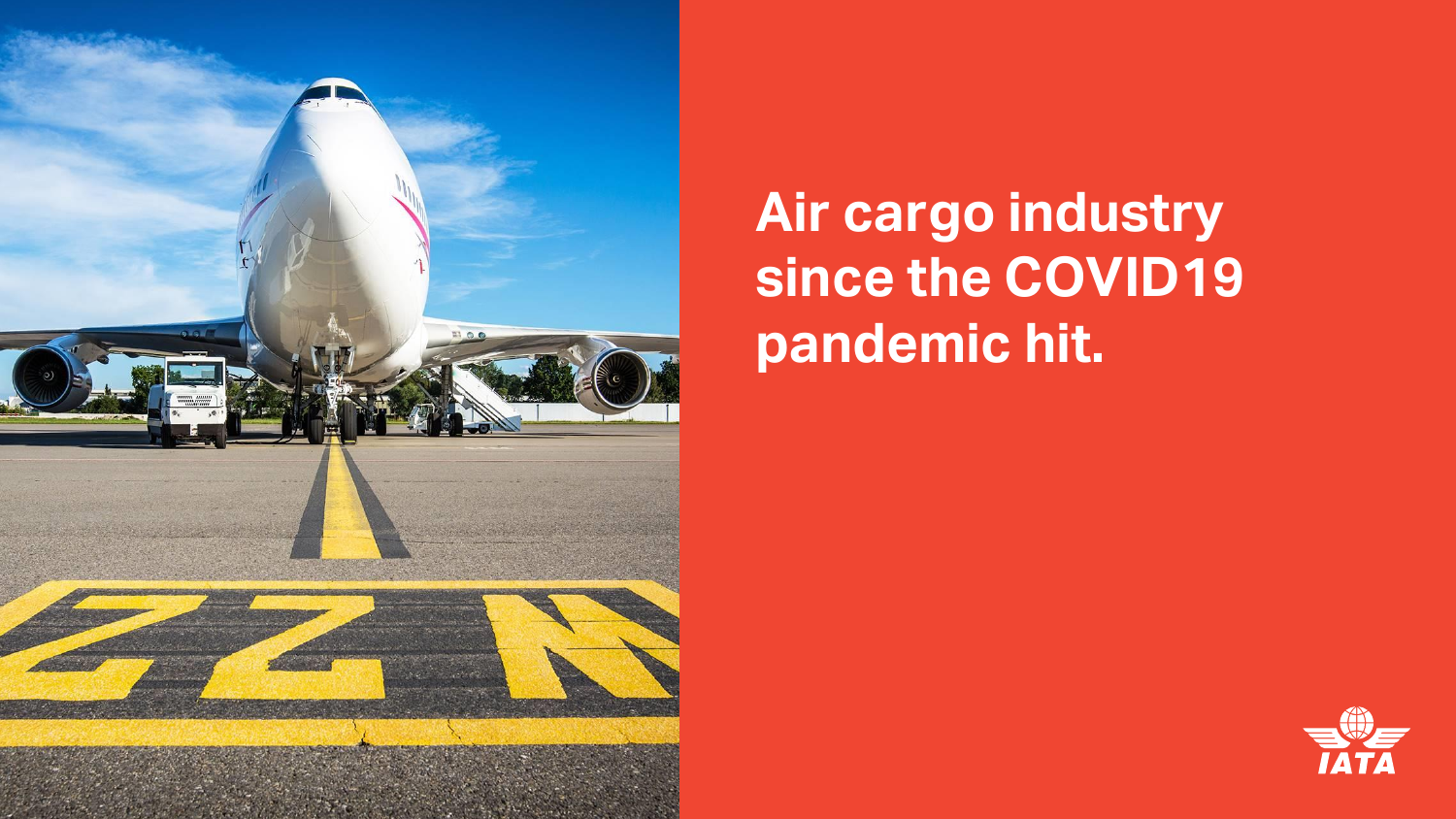## Major crises the industry faced since 2000s

| 1998                | 2001                     | 2003        | 2008-09                | 2020-21         |
|---------------------|--------------------------|-------------|------------------------|-----------------|
|                     |                          |             |                        |                 |
|                     |                          |             |                        |                 |
| <b>Asian Crisis</b> | 9/11 terrorist<br>attack | <b>SARS</b> | <b>World recession</b> | <b>COVID 19</b> |
|                     |                          |             |                        |                 |
|                     |                          |             |                        |                 |
|                     |                          |             |                        |                 |

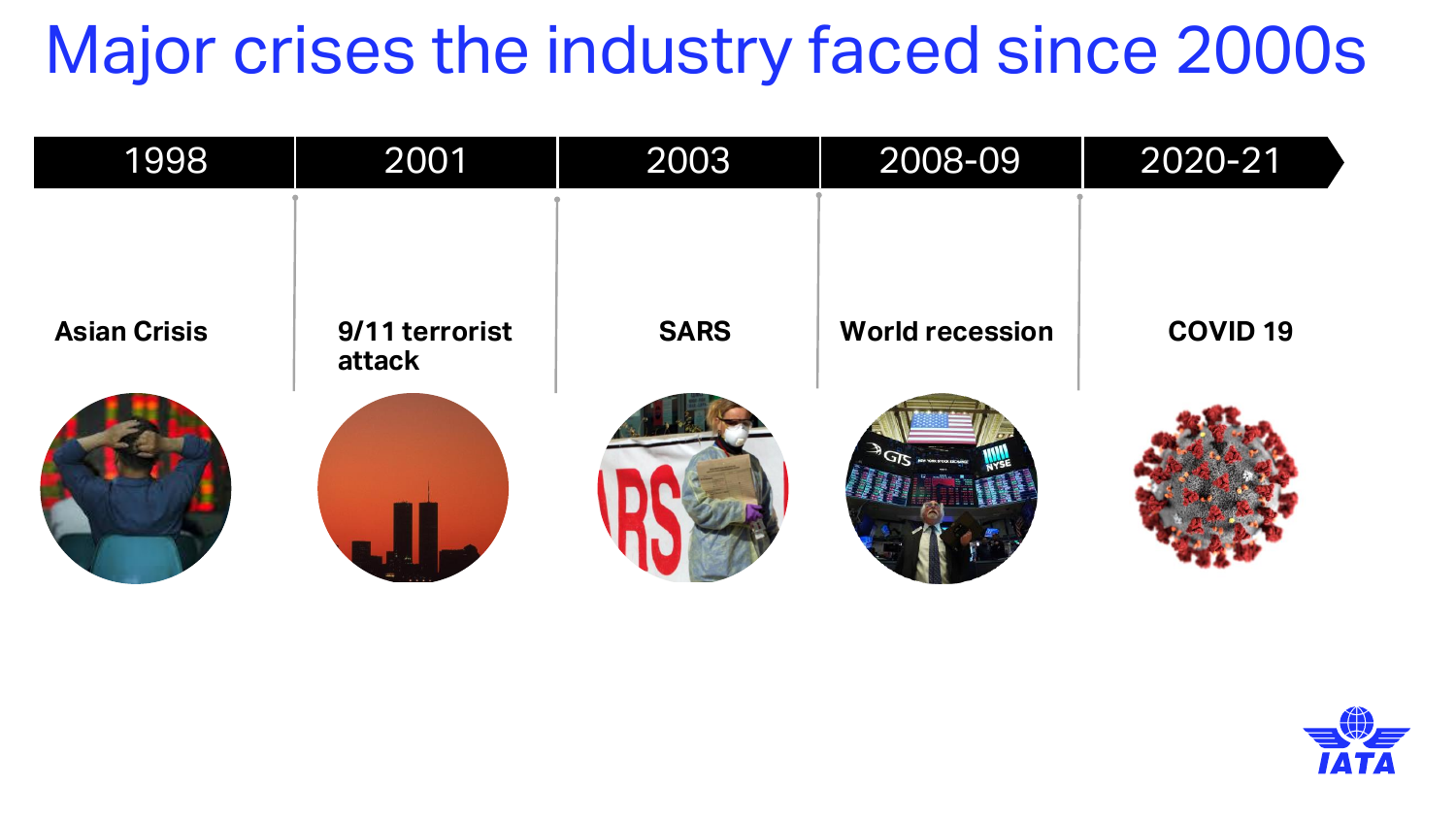### Q1/2020: international air transportation lost 90% capacity



Source: IATA Economics. Analyse based on FlightRadar 24 licensed data All rights reserved.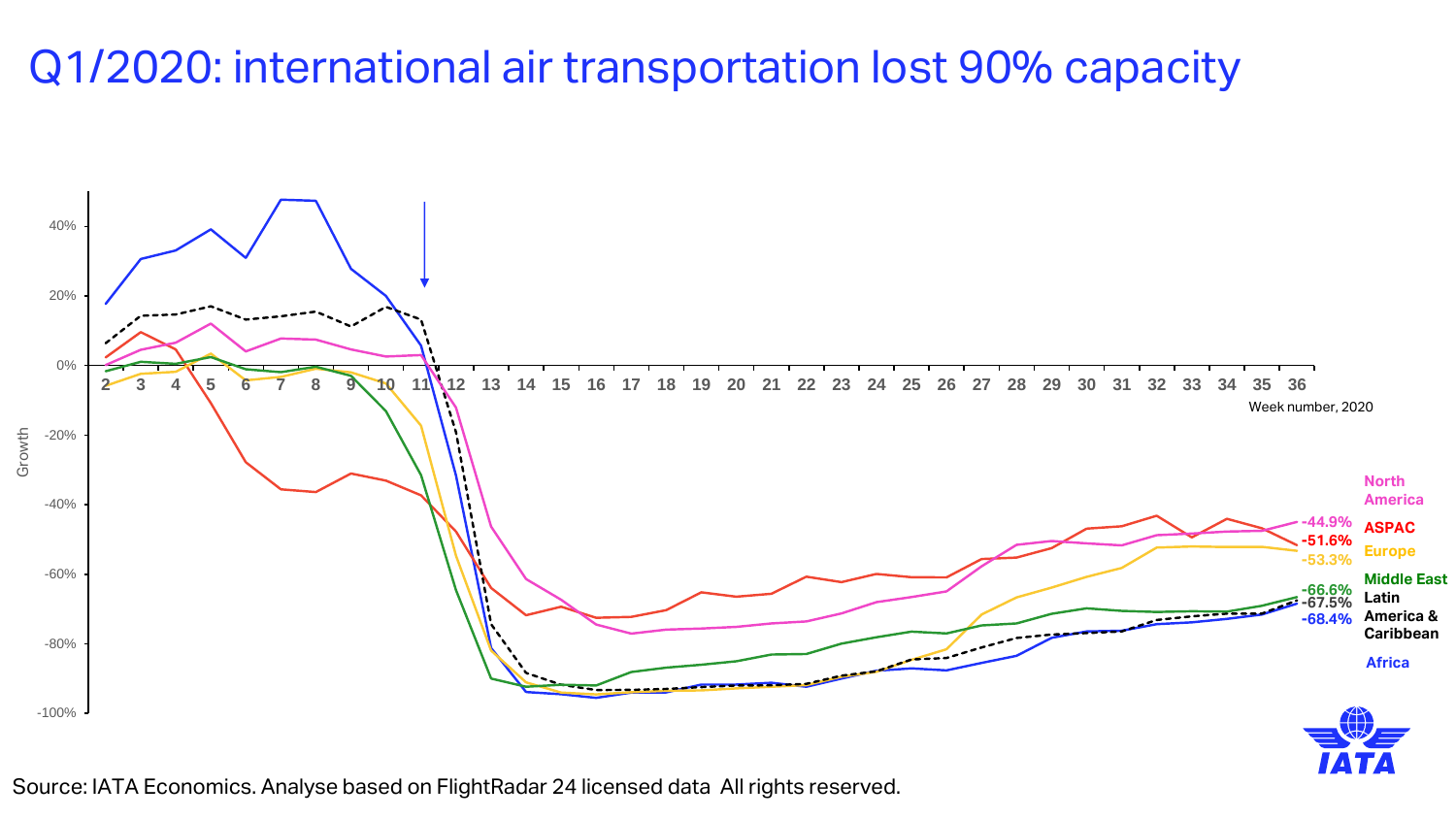## Airline debt





Source: IATA Economics using data from own estimates of Government aid, private debt estimates from Airfinance Journal, November 2020. Debt includes adjustment for operating leases.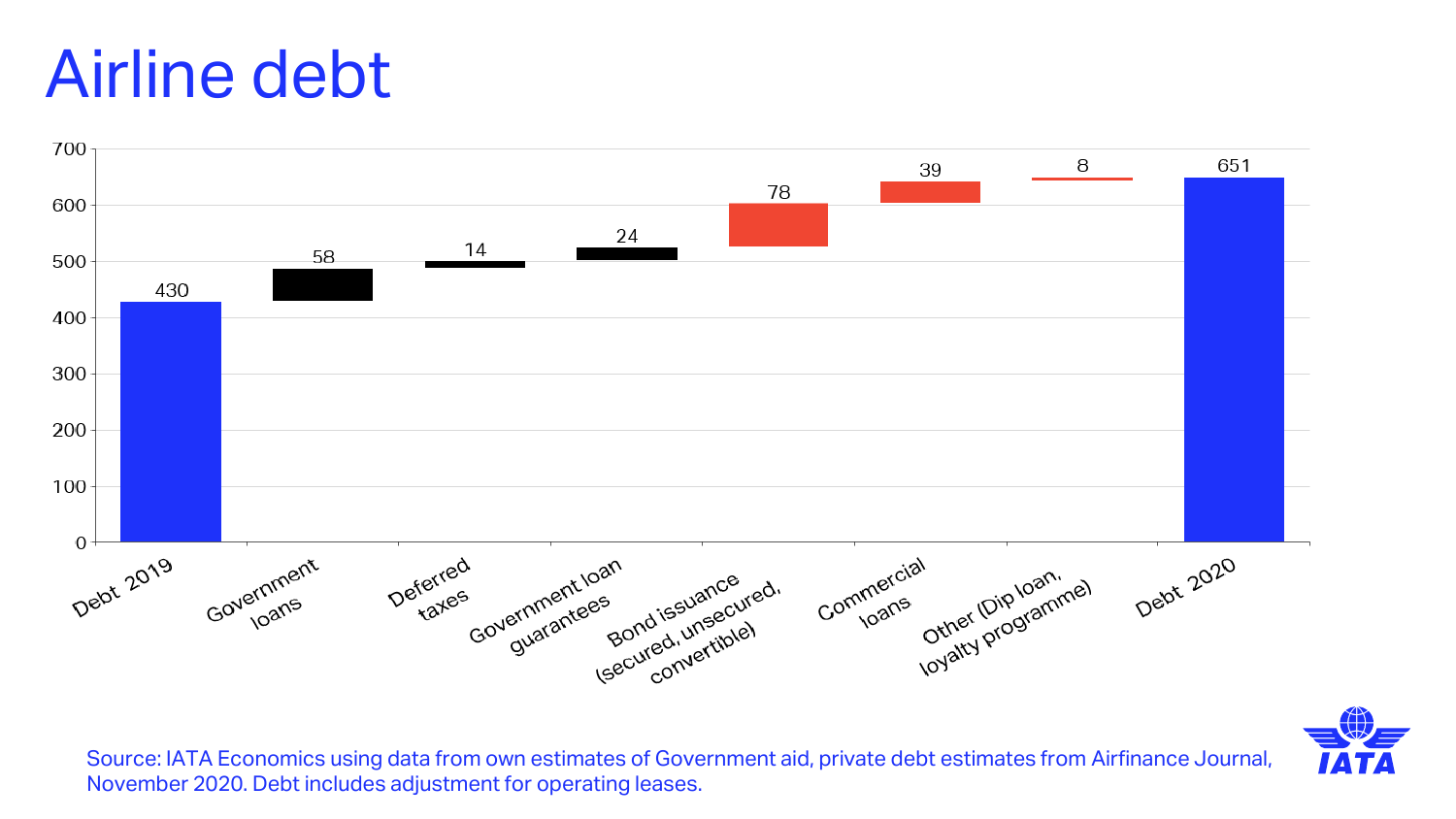### Revenue recovery will continue in 2022 - to 79% of 2019 Strong cargo revenues will be insufficient to offset loss in pax revenues

Global airlines revenue, USD billion

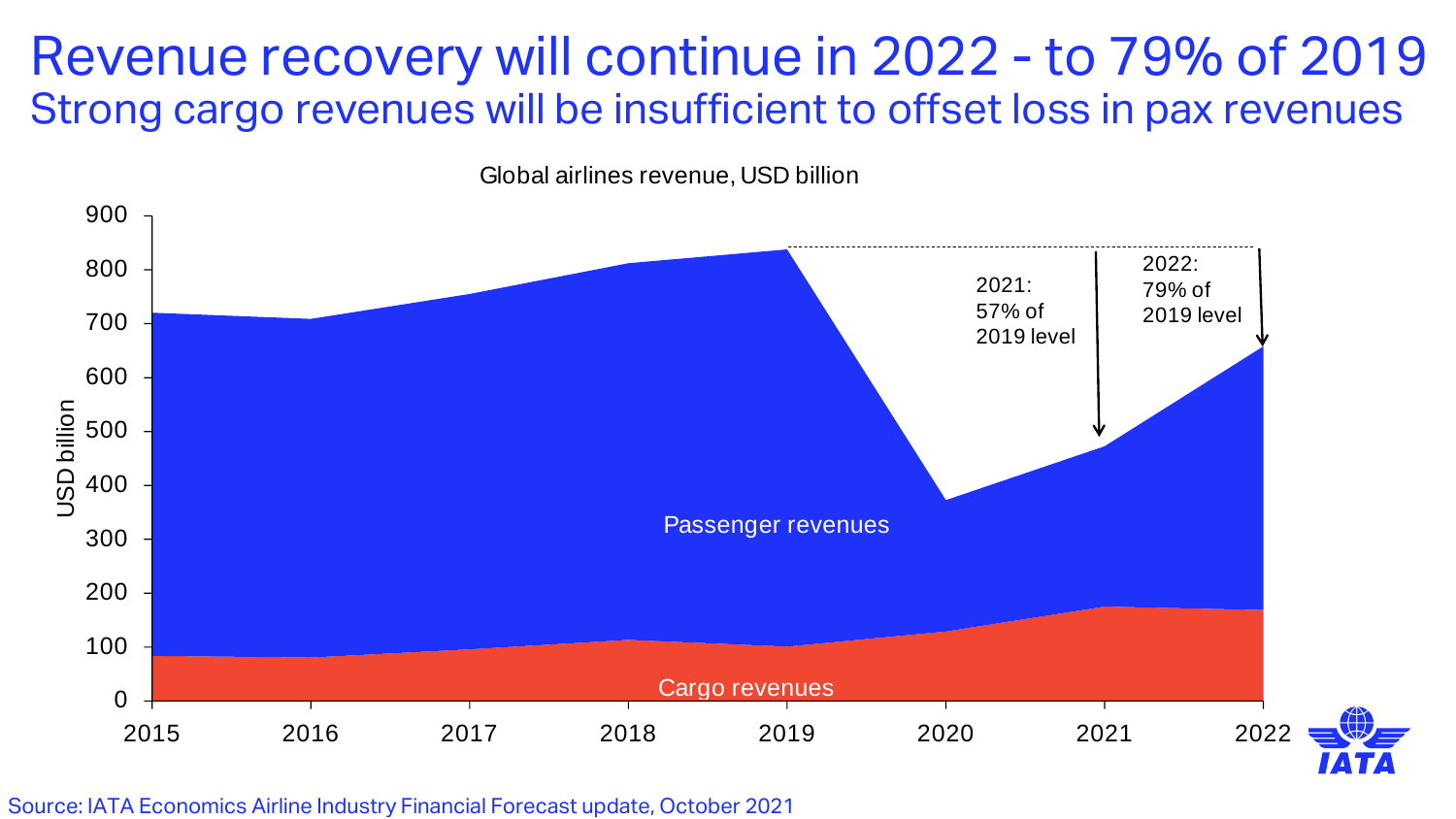## IATA's action areas during the pandemic

### **Safety**

### **Business continuity**

### **Efficiency**

• Issuance of guidelines in line with WHO 's recommentations



- Keep cargo active
- Advocate for training exemptions
- Maximise cargo capacity (Preighters)
- Digitalization & telework
- High quality data
- Data sharing



6 3 June 2022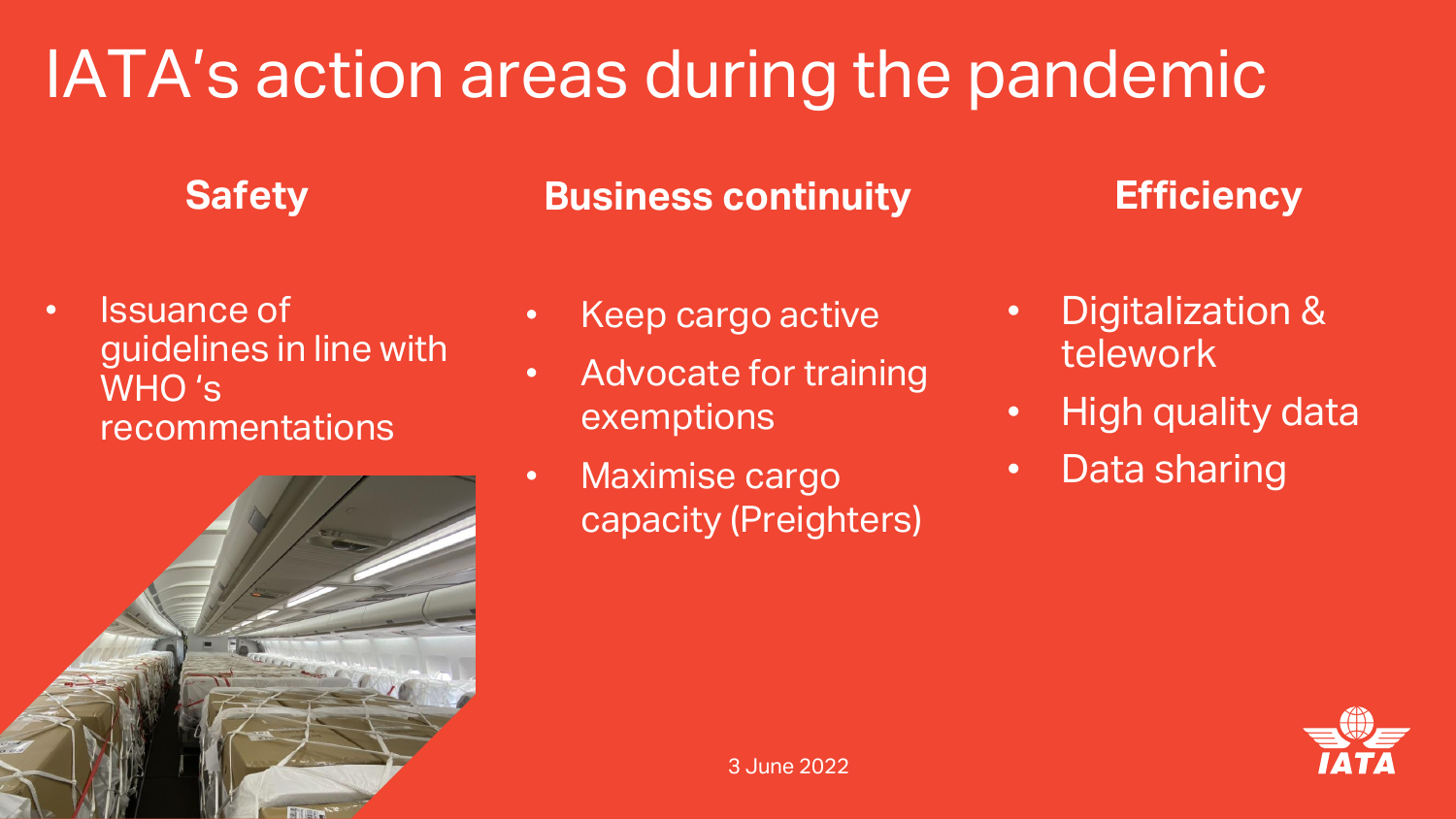## An industry under pressure of Geopolitics



#### Chart 1: CTK levels, actual and seasonally adjusted Chart 2: Growth in global goods trade and CTKs



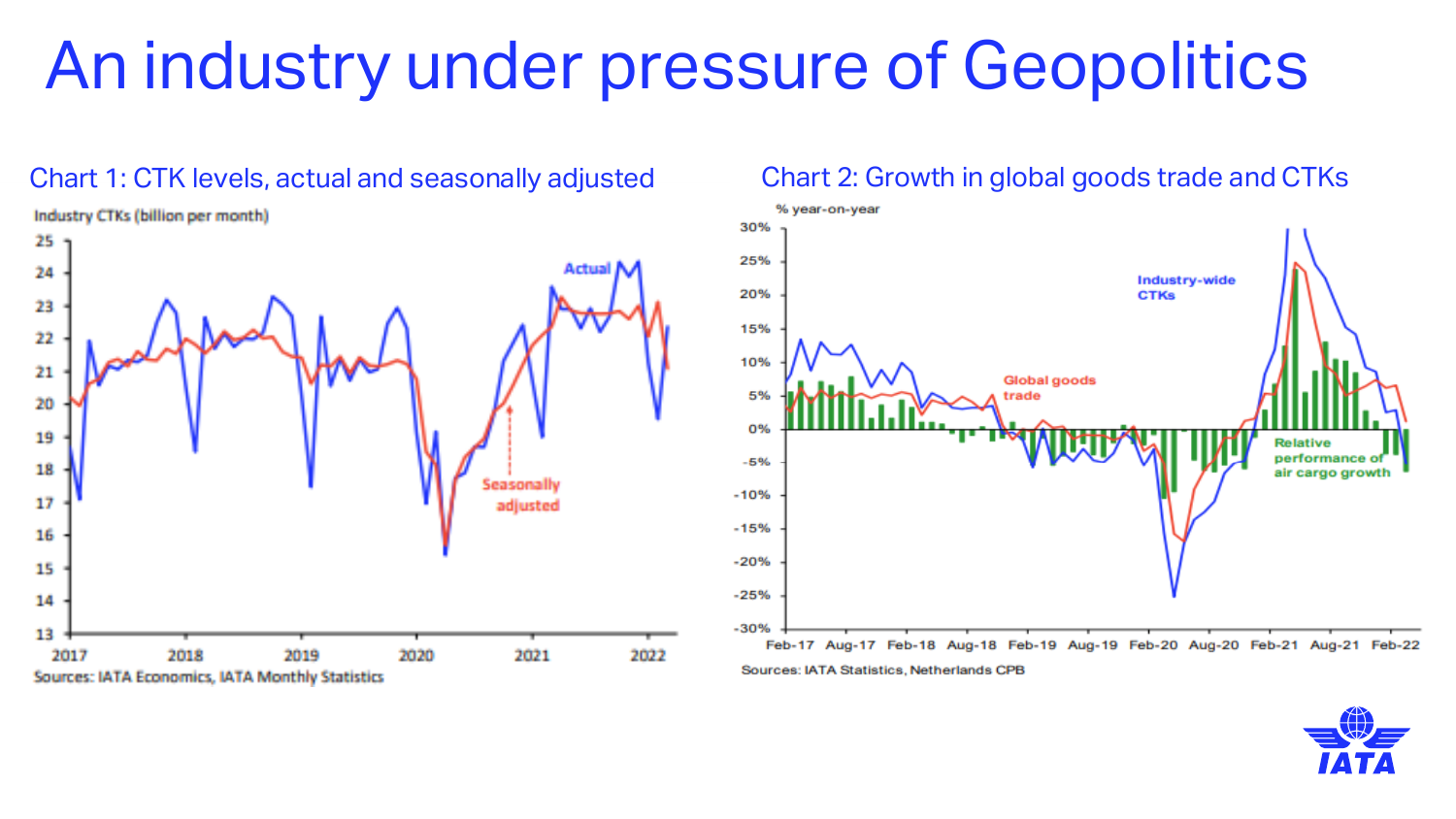## Collaborate, Innovate, Simplify, Improve.

#### **IATA Cargo-XML standard**

Air cargo industry messaging standard: more & higher-quality data exchanged between stakeholders

- Enables early message transmission to authorities , enabling faster goods release at destination
- Adopted by Transport Canada, US CBP, and many customs other authorities

#### **IATA ONE Record standard**



Air cargo industry open standard for data sharing through web APIs

**ONE Record's Virtual Shipment Record:** Your key to access all the most updated data related to your consignment, through APIs.

#### • **Standard specifications on**:

- Data model, for exchange using JSON-LD
- API, for interaction between web APIs and stakeholders 'systems
	- Security, to create a trust network (authenticity, identity, privacy and confidentiality)

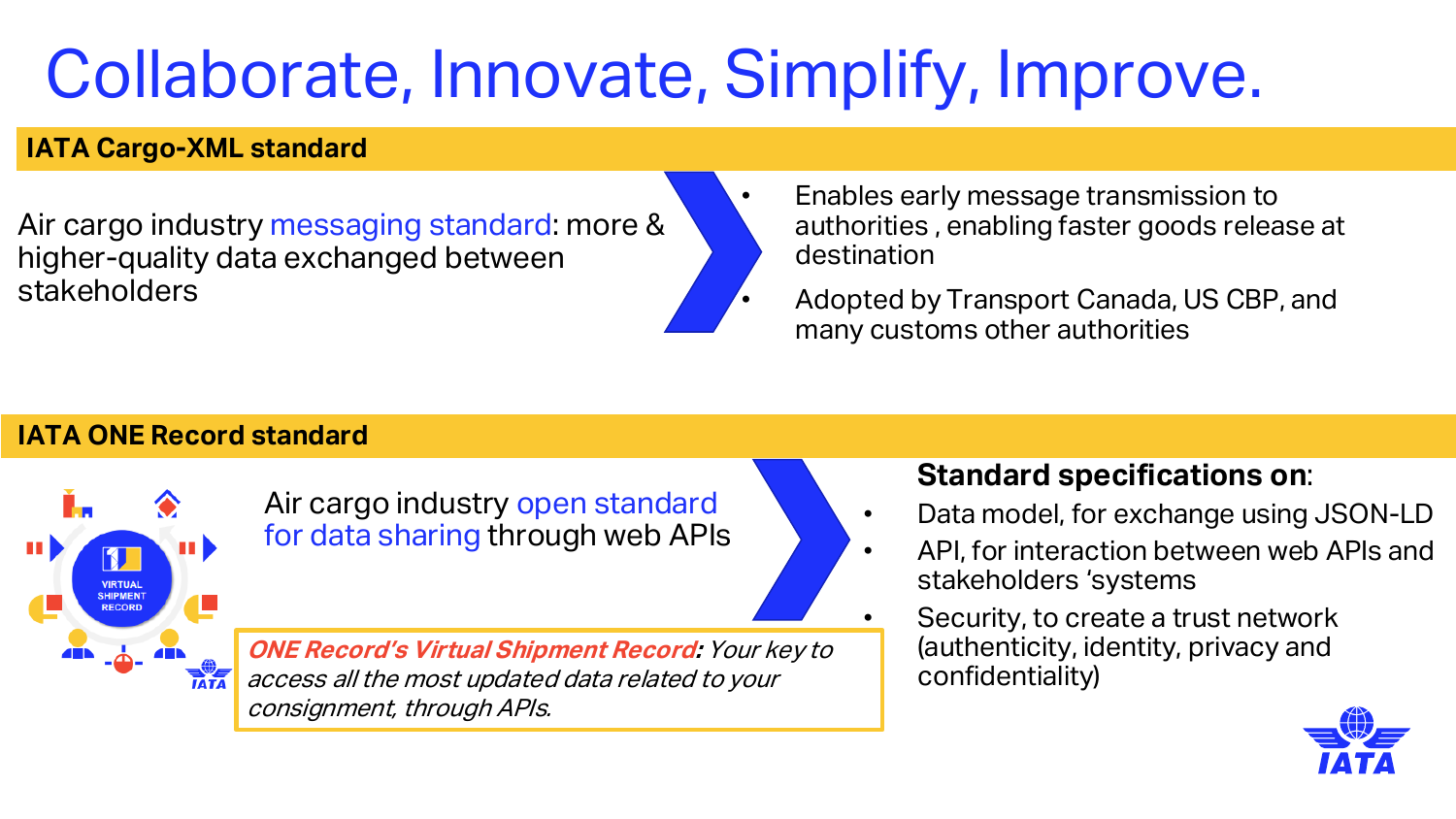## **ONE Record**: Digital endless opportunities

**Data exchange among all the logistics & transportation chain**



#### **Open innovation**

- Open standard
- Open and cooperative governance

### **Plug & Play**

Connect your partners' systems without integration, and "play" creating new services based on the data they accept to share with you.

#### **Transparency**

Defined set of data are made available upon their creation to whoever is authorized by the data owner: Compliance made easy !

#### **Interactive cargo: shipments that talk**

VSR contains all the data needed by authorities and companies to handle it from A to Z.

Plus, sensors and transmission devices can send alert notifications for a collaborator or a system to initiate immediate corrective action.

#### **Make your company attractive to new-gen talented collaborators**

Embracing new technologies means becoming more attractive to newest skilled collaborators

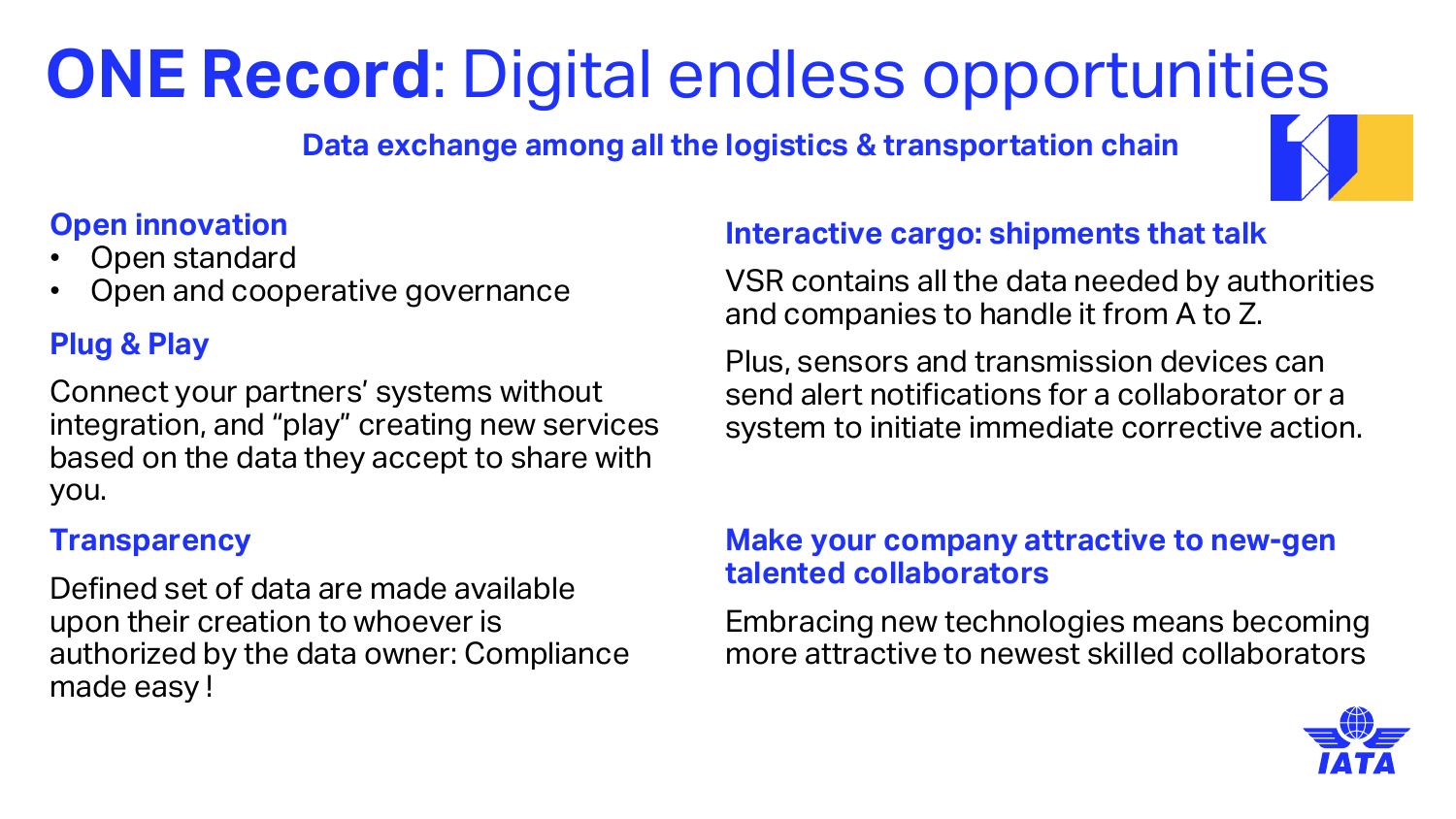### Managing turbulences is our job; Facing them well-prepared, a responsibility

**Economies depend on international trade**,

#### **Both public and private sectors expect :**

- Anticipated + Accurate information
- **Transparency**
- **Proactivity**
- **Affordability**
- Safety (contactless processes)
- Environment-friendly
- Timely deliveries